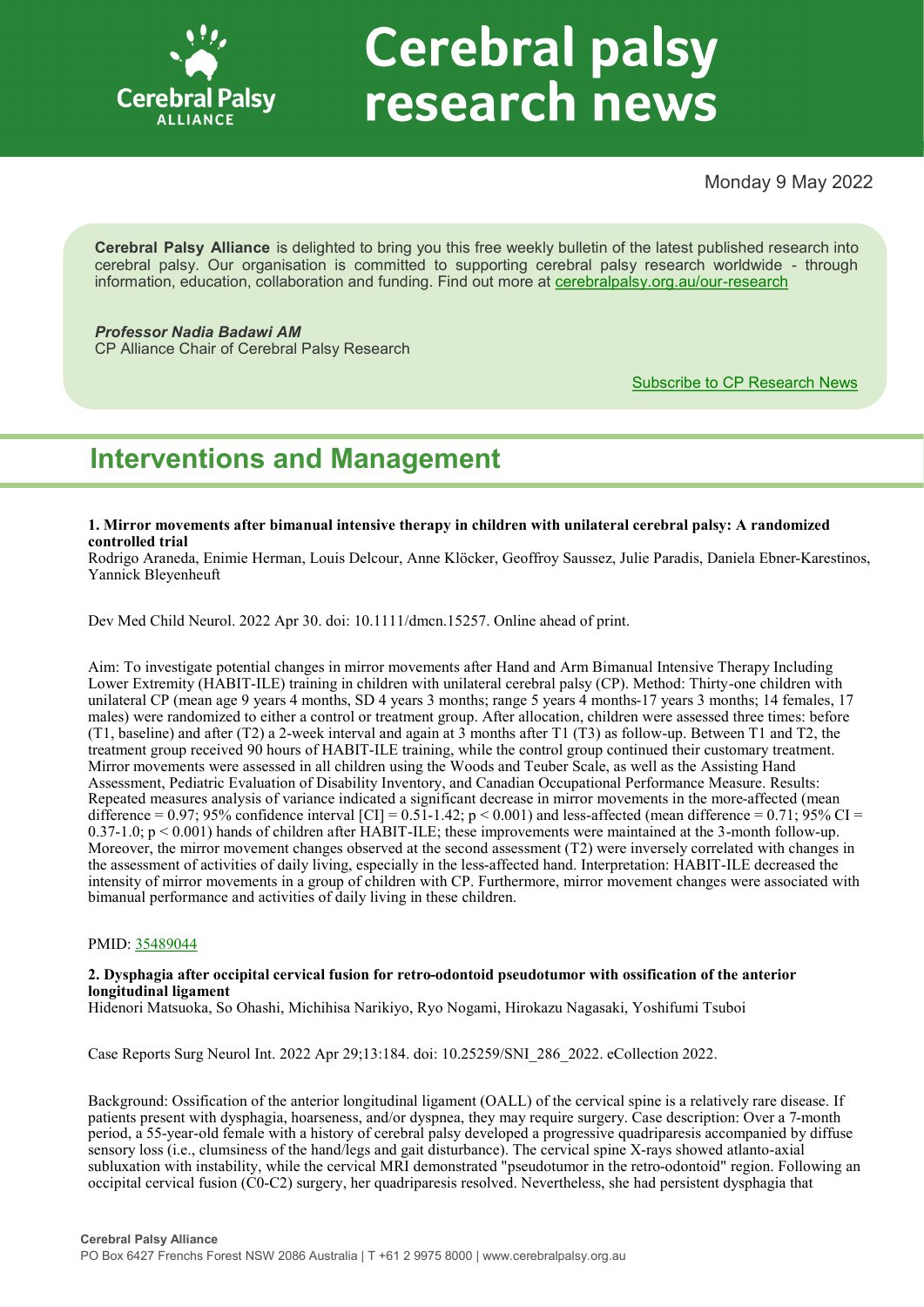worsened over 6 months. Video fluoroscopy revealed severe mechanical stenosis of the pharynx, which was attributed to OALL extending from the C3-C6 levels. Following OALL resection through a right anterior approach utilizing diamond burrs and an ultrasonic bone curette, the dysphagia rapidly resolved. Conclusion: We report a rare case of retro-odontoid pseudotumor successfully treated with a posterior C0-C2 cervical fusion. Additional symptomatic C3-C6 OALL, responsible for progressive dysphagia, was later managed with focal anterior OALL resection.

# PMID: [35509553](http://www.ncbi.nlm.nih.gov/pubmed/35509553)

## **3. The CPUP Hip Score predicts displacement of the hip in children with cerebral palsy** Mark S Gaston, Sarah J Wordie, Philippe Wagner, Gunnar Hägglund, James E Robb

Bone Joint J. 2022 May;104-B(5):640-644. doi: 10.1302/0301-620X.104B5.BJJ-2021-0301.R5.

Aims: The Uppföljningsprogram för cerebral pares (CPUP) Hip Score distinguishes between children with cerebral palsy (CP) at different levels of risk for displacement of the hip. The score was constructed using data from Swedish children with CP, but has not been confirmed in any other population. The aim of this study was to determine the calibration and discriminatory accuracy of this score in children with CP in Scotland. Methods: This was a total population-based study of children registered with the Cerebral Palsy Integrated Pathway Scotland. Displacement of the hip was defined as a migration percentage (MP) of  $\geq$ 40%. Inclusion criteria were children in Gross Motor Function Classification System (GMFCS) levels III to V. The calibration slope was estimated and Kaplan-Meier curves produced for five strata of CPUP scores to compare the observed with the predicted risk of displacement of the hip at five years. For discriminatory accuracy, the time-dependent area under the receiver operating characteristic curve (AUC) was estimated. In order to analyze differences in the performance of the score between cohorts, score weights, and subsequently the AUC, were re-estimated using the variables of the original score: the child's age at the first examination, GMFCS level, head shaft angle, and MP of the worst hip in a logistic regression with imputation of outcomes for those with incomplete follow-up. Results: The discriminatory accuracy of the score in the new population of 367 children was high (AUC 0.78 (95% confidence interval (CI) 0.71 to 0.86)). The calibration of the score was insufficient (slope 0.48 (95% CI 0.31 to 0.65)), and the absolute risks of displacement of the hip in this population were overestimated. The AUC increased with re-estimated weights (0.85 (95% CI 0.79 to 0.91)). Conclusion: The CPUP Hip Score had a high ability to discriminate between children at different levels of risk for displacement of the hip. The score overestimated the absolute risks of displacement in this population, which may have resulted from differences in the way children were initially registered in the two programmes. The results are promising, but the score weights may need re-estimation before its clinical application in Scotland. Cite this article: Bone Joint J 2022;104-B(5):640-644.

# PMID: [35491586](http://www.ncbi.nlm.nih.gov/pubmed/35491586)

**4. Sacral-Alar-Iliac (SAI) Fixation in Patients With Previous Pelvic Osteotomy** Frederick Mun, Ashish Vankara, Krishna V Suresh, Adam Margalit, Paul D Sponseller

Clin Spine Surg. 2022 May 3. doi: 10.1097/BSD.0000000000001339. Online ahead of print.

Study design: This was a retrospective study. Objective: The purpose of this study was to investigate the technical challenges and outcomes of sacral-alar-iliac (SAI) fixation for scoliosis in patients who had previously undergone a pelvic osteotomy for hip dysplasia. Summary of background data: Patients with neuromuscular disease are at high risk for developing hip dislocation and scoliosis. Surgical correction of one may affect the other. Methods: We reviewed the records of patients aged 18 years and below who underwent spinal fusion using SAI screws after having undergone a pelvic osteotomy, with ≥2-year follow-up. We recorded the SAI screw dimensions, time from osteotomy to SAI fixation, type of osteotomy, and any complications performing SAI fixation due to the pelvic osteotomy. Bivariate statistics were used to analyze the data with statistical significance defined as P-value <0.05. Results: Thirty-two patients were included. The average age was 10.3±3.2 years at pelvic osteotomy and 13.5±3.4 years at SAI fixation. Most patients had cerebral palsy (87.5%) and a unilateral Dega osteotomy (78.1%). Average screw dimensions were significantly shorter on the side of the osteotomy (66 vs. 72 mm,  $P<0.05$ ). SAI screw placement was technically challenging in 8 patients (25%), due to pelvic distortion from the pelvic osteotomy. The use of a curved awl helped to find the intracortical channel. No patients had complications due to the SAI screw, and there were no significant differences in pelvic obliquity and major coronal curve correction. Two patients (6.3%) had screw lucency >2 mm around the SAI screw on the side of the pelvic osteotomy but no clinical symptoms. Conclusions: SAI fixation in patients with previous pelvic osteotomy is technically challenging due to pelvic morphology and prior implants. Often, a shorter SAI screw is required on the side of the osteotomy. However, outcomes in this patient population are satisfactory, with no significant complications at a 2-year follow-up.

PMID: [35501910](http://www.ncbi.nlm.nih.gov/pubmed/35501910)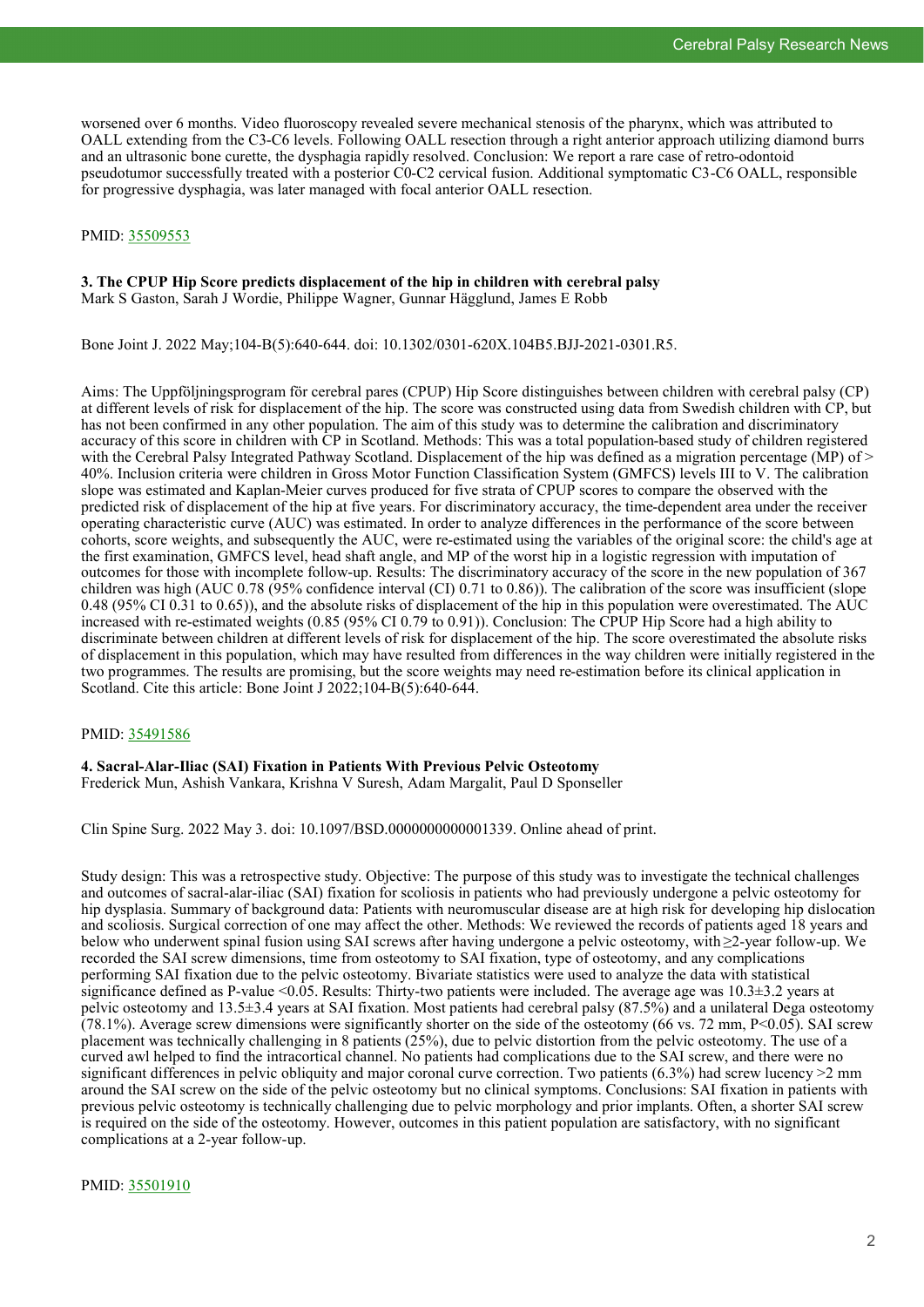# **5. [Dystonia in cerebral palsy; what are the treatment options?] [Article in Dutch]**

Laura A van de Pol, Laura A Bonouvrié, R Jeroen Vermeulen, Marina A J de Koning-Tijssen, Martje E van Egmond, Michel A Willemsen, Annemieke I Buizer

Review Ned Tijdschr Geneeskd. 2022 Feb 16;166:D5868.

Cerebral palsy (CP) is the most common cause of motor disability in children. The largest group of children with CP present with spasticity. Dystonia is estimated to be present in approximately 15% of children with CP, referred to as dyskinetic CP. Still, dystonia in CP remains underdiagnosed. Dystonia and spasticity can occur together in a subgroup of children with CP as well. Dystonia is characterized by fluctuating hypertonia and involuntary movement and postures. Dystonia in children with CP can interfere with motor function, caregiving and comfort. It is important to recognize dystonia in children with CP as specific treatment is indicated. In this paper we describe three cases of children with dystonia in CP and we review the pharmacological treatment options for dystonia in CP and the surgical options including intrathecal baclofen pump and deep brain stimulation.

# PMID: [35499589](http://www.ncbi.nlm.nih.gov/pubmed/35499589)

# **6. Responsiveness of the Foot Profile Score in children with hemiplegia**

Jennifer McCahill, Julie Stebbins, Robin J Prescott, Jaap Harlaar, Tim Theologis

Gait Posture. 2022 Apr 19;95:160-163. doi: 10.1016/j.gaitpost.2022.04.012. Online ahead of print.

Background: The Foot Profile Score (FPS) is a single score that summarises foot posture and dynamic foot motion during the gait cycle based on the kinematic data of the Oxford Foot Model. The FPS enables clinicians and researchers to quantify foot abnormalities during gait, to monitor change in foot/ankle motion over time, and to measure the outcome of intervention. With the creation of a new outcome measure, it is important to test its responsiveness in a clinical population for whom it may be sensitive to change. Aim: To evaluate the responsiveness of the FPS in a clinical population following isolated foot and ankle surgery. Methods: Using previous work completed to validate the FPS, we defined the minimal clinically important difference (MCID) for the FPS. Using this MCID, we applied it to a clinical population of 37 children with cerebral palsy, spastic hemiplegia, comparing their FPS before and after foot and ankle surgery. A regression analysis looked at potential relationships between the change in FPS and their pre-operative FPS, age at surgery, and time since surgery. Results: An MCID of 2.4 degrees was calculated through regression analysis. The mean change from the pre-operative FPS to the post-operative FPS was 4.6 (SD 3.7 with a range from -0.1 to 13.4). Twenty-eight children (76%) had a change in their FPS greater than the MCID. A regression analyses only showed a clear regression between pre-operative FPS and change in FPS ( $R2 = 0.58$  p  $\le$ 0.01).

# PMID: [35500365](http://www.ncbi.nlm.nih.gov/pubmed/35500365)

# **7. Age related progression of clinical measures and gait in ambulant children and youth with bilateral cerebral palsy without a history of surgical intervention** C Daly, H McKeating, D Kiernan

Gait Posture. 2022 Apr 25;95:141-148. doi: 10.1016/j.gaitpost.2022.04.018. Online ahead of print.

Background: Age related progression needs to be considered when assessing current status and treatment outcomes in cerebral palsy (CP). Research question: What is the association between age, gait kinematics and clinical measures in children with bilateral CP? Method: A retrospective database review was conducted. Subjects with bilateral CP with baseline and follow-up 3D gait analyses, but no history of intervening surgery were identified. Clinical and summary kinematic measures were examined for age related change using repeat measures correlation. Interactions with GMFCS classification and whether surgery was recommended were examined using robust linear regression. Timeseries kinematic data for baseline and most recent follow-up analyses were analysed using statistical parametric mapping. Results: 180 subjects were included. 75% of participants were classified as GMFCS I or II at baseline. Mean time to follow-up was 4.89 (2.8) years (range 1-15.9 years) with a mean age of 6.4 (2.4) at baseline and 11.3 (3.4) at final follow-up. 15.5% of subjects demonstrated an improvement in GMFCS classification while GDI remained stable. Age related progression was noted across many clinical measures with moderate correlations ( $r \ge 0.5$ ) noted for reduced popliteal angle, long lever hip abduction and internal hip rotation range. In gait, there was reduced hip extension in late stance  $(p < 0.001)$ , increased knee flexion in mid-stance  $(p < 0.001)$ , reduced peak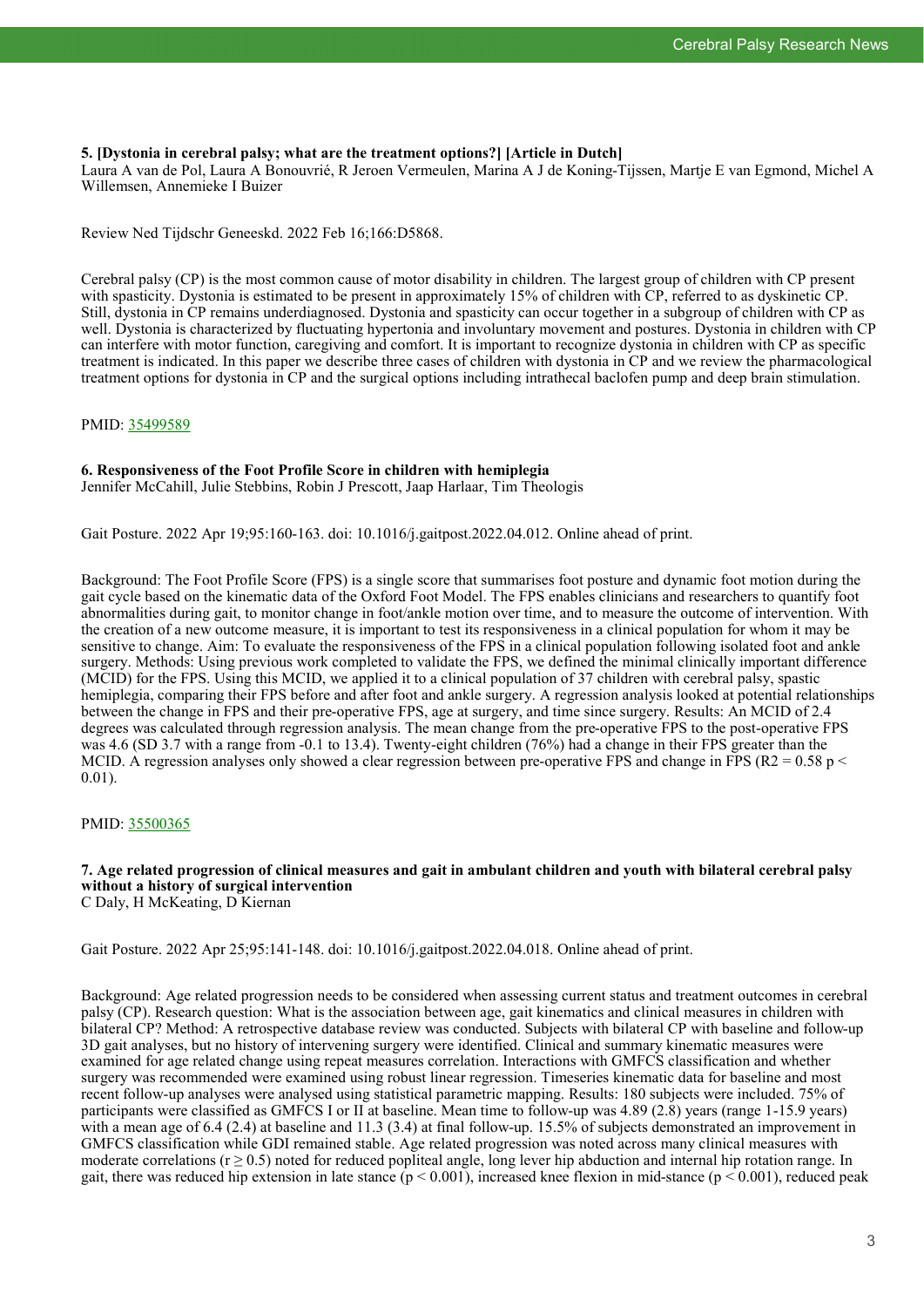knee flexion in swing ( $p \le 0.001$ ) and increased ankle dorsifiexion in stance ( $p \le 0.001$ ). In the coronal plane, there was reduced hip abduction in swing ( $p < 0.001$ ). In the transverse plane, increased external rotation of the knee ( $p < 0.001$ ) and reduced external ankle rotation were noted in early stance and through swing ( $p < 0.001$ ). There were no changes in foot progression or hip rotation. Significance: Individuals with CP show age related progression of clinical and kinematic variables. Treatment can only be deemed successful if outcomes exceed or match these age-related changes.

# PMID: [35489226](http://www.ncbi.nlm.nih.gov/pubmed/35489226)

# **8. Correction: Effect of Pilates Exercises on Standing, Walking, and Balance in Children With Diplegic Cerebral Palsy** Hanaa Mohsen Abd-Elfattah, Dina Othman Shokri Morsi Galal, Mahmoud Ibrahim Elsayed Aly, Sobhy M Aly, Tamer Emam Elnegamy

Published Erratum Ann Rehabil Med. 2022 Apr;46(2):110. doi: 10.5535/arm.21148.e. Epub 2022 Apr 30.

No abstract available

PMID: [35508931](http://www.ncbi.nlm.nih.gov/pubmed/35508931)

# **9. Study protocol for Running for health (Run4Health CP): a multicentre, assessor-blinded randomised controlled trial of 12 weeks of two times weekly Frame Running training versus usual care to improve cardiovascular health risk factors in children and youth with cerebral palsy**

Sarah E Reedman, Leanne Sakzewski, Lynda McNamara, Catherine Sherrington, Emma Beckman, Kerry West, Stewart G Trost, Rachel Thomas, Mark D Chatfield, Iain Dutia, Alix Gennen, Bridget Dodds, Zoë Cotton, Roslyn N Boyd

BMJ Open. 2022 Apr 29;12(4):e057668. doi: 10.1136/bmjopen-2021-057668.

Introduction: Children and youth with moderate-severe (Gross Motor Function Classification System (GMFCS) levels II-V) cerebral palsy (CP) participate less frequently in physical activities compared with peers without CP and have elevated risk of cardiorespiratory morbidity and mortality in adulthood. Frame Running (RaceRunning) is a new athletics discipline that is an accessible option for physical activity participation for people with moderate-severe CP. There is no high-quality evidence for the effect of Frame Running on cardiovascular disease in children and young people with CP. The primary aim of this study is to conduct a randomised controlled trial of the effect of 12 weeks of Frame Running training on risk factors for cardiovascular disease. Methods and nalysis: Sixty-two children and youth with CP (age 8-20 years) in GMFCS levels II-V will be recruited across four sites and randomised to receive either 12 weeks of Frame Running training two times weekly for 60 min, or usual care. Outcomes will be measured at baseline, immediately postintervention (primary endpoint) and 12 weeks later for retention of training effects. The primary outcome is cardiorespiratory fitness as measured by distance covered on Six Minute RaceRunner Test with 1 min heart rate recovery. Other outcomes include blood pressure, objectively measured physical activity, body mass index, waist circumference, percentage body fat, gross motor function capacity, community participation, feasibility, tolerability and safety. Adverse events will be monitored, and participants and their caregivers will be interviewed to discern their experiences of participation in Frame Running. Ethics and dissemination: The Children's Health Queensland Hospital and Health Service and the University of Queensland Human Research Ethics Committees have approved this study. Results will be disseminated in peer-reviewed journals and scientific conferences; through professional and athletic organisations; and to people with CP and their families.

# PMID: [35487751](http://www.ncbi.nlm.nih.gov/pubmed/35487751)

#### **10. Risk Factors for High-Arched Palate and Posterior Crossbite at the Age of 5 in Children Born Very Preterm: EPIPAGE-2 Cohort Study**

Sandra Herrera, Véronique Pierrat, Monique Kaminski, Valérie Benhammou, Laetitia Marchand-Martin, Andrei S Morgan, Elvire Le Norcy, Pierre-Yves Ancel, Alice Germa

Front Pediatr. 2022 Apr 15;10:784911. doi: 10.3389/fped.2022.784911. eCollection 2022.

Introduction: Children born very preterm have an immature sucking reflex at birth and are exposed to neonatal care that can impede proper palate growth. Objectives: We aimed to describe the frequency of high-arched palate and posterior crossbite at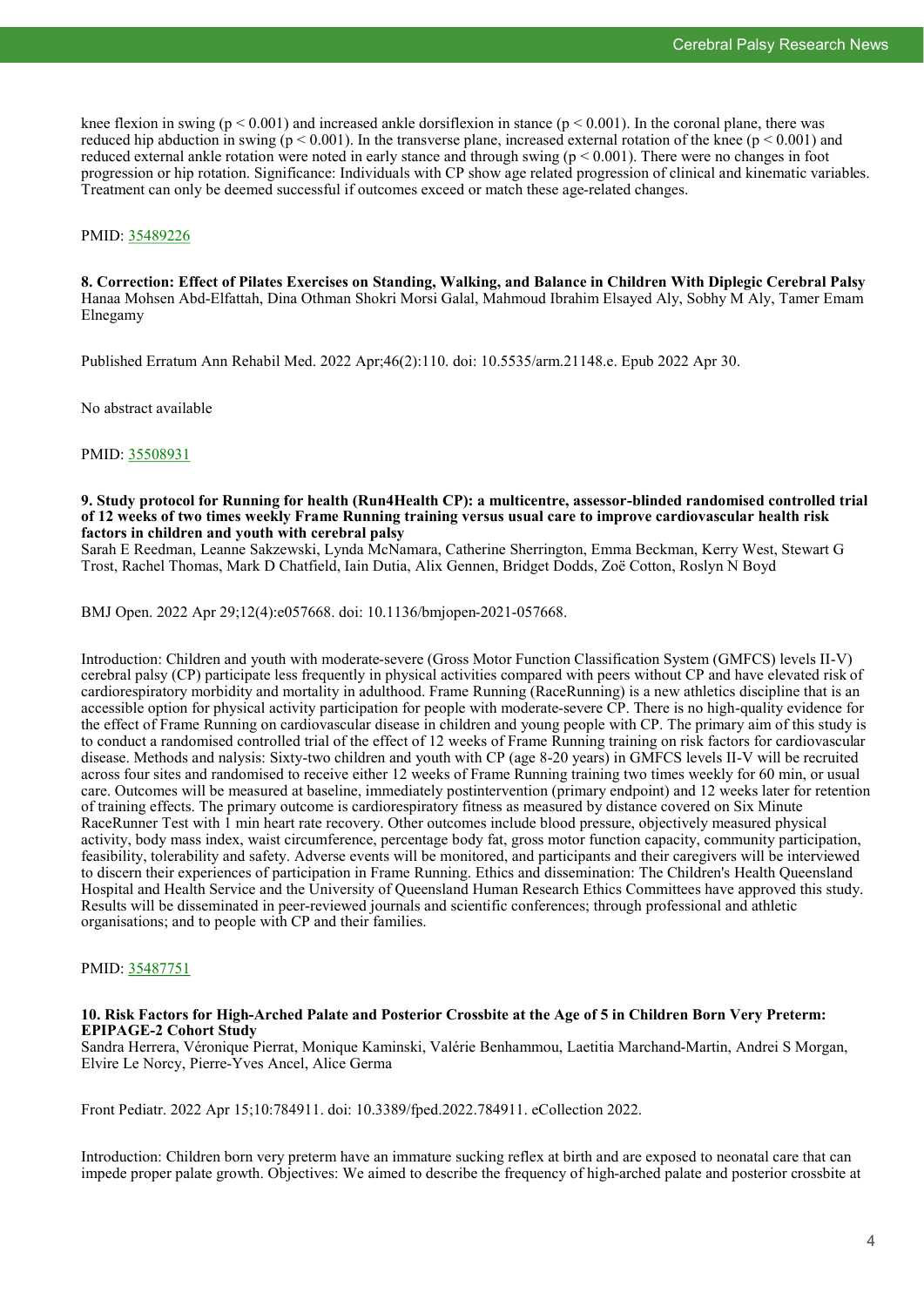the age of 5 in children born very preterm and to identify their respective risk factors. Methods: Our study was based on the data from EPIPAGE-2, a French national prospective cohort study, and included 2,594 children born between 24- and 31-week gestation. Outcomes were high-arched palate and posterior crossbite. Multivariable models estimated by generalized estimation equations with multiple imputation were used to study the association between the potential risk factors studied and each outcome. Results: Overall, 8% of children born very preterm had a high-arched palate and 15% posterior crossbite. The odds of high-arched palate were increased for children with low gestational age (24-29 vs. 30-31 weeks of gestation) [adjusted odds ratio (aOR)  $1.76$ , 95% confidence interval (CI) 1.17, 2.66], thumb-sucking habits at the age of 2 (aOR 1.53, 95% CI 1.03, 2.28), and cerebral palsy (aOR 2.18, 95% CI 1.28, 3.69). The odds of posterior crossbite were increased for children with pacifier-sucking habits at the age of 2 (aOR 1.75, 95% CI 1.30, 2.36). Conclusions: Among very preterm children, low gestational age and cerebral palsy are the specific risk factors for a high-arched palate. High-arched palate and posterior crossbite share non-nutritive sucking habits as a common risk factor. The oro-facial growth of these children should be monitored.

# PMID: [35498807](http://www.ncbi.nlm.nih.gov/pubmed/35498807)

#### **11. Cognitive, academic, executive and psychological functioning in children with spastic motor type cerebral palsy: Influence of extent, location, and laterality of brain lesions** R Jeroen Vermeulen

Editorial Eur J Paediatr Neurol. 2022 Apr 25;S1090-3798(22)00063-0. doi: 10.1016/j.ejpn.2022.04.007. Online ahead of print.

No abstract available

# PMID: [35491355](http://www.ncbi.nlm.nih.gov/pubmed/35491355)

**12. Pain trajectories and well-being in children and young people with cerebral palsy: A cohort study** Heather M Shearer, Pierre Côté, Sheilah Hogg-Johnson, Patricia Mckeever, Darcy L Fehlings

Dev Med Child Neurol. 2022 Apr 30. doi: 10.1111/dmcn.15252. Online ahead of print.

Aim: To identify 5-week pain intensity trajectories and their association with physical and psychological well-being in children/young people with cerebral palsy (CP). Method: A cohort study was conducted with 101 Canadian children/young people with CP, of whom 49 were female, with an overall mean age of 12 years 11 months (SD 3 years 1 month), range of 8 to 18 years, and classified in any Gross Motor Function Classification System level. Self-reported pain intensity (Faces Pain Scale - Revised) was collected weekly for 5 weeks and physical and psychological well-being (KIDSCREEN-27) at baseline and 5 weeks. Statistical analyses included latent class growth and general linear models. Results: All Gross Motor Function Classification System levels were represented  $(I = 40.6\%; II = 15.8\%; III = 20.8\%; IV = 13.9\%; V = 8.9\%).$  Five pain intensity trajectories were identified. Three trajectories had very low (35.4%), low (32.4%), or high (4.9%) mean stable pain. Two trajectories had moderate changing pain (16.8%) and high pain decreasing to moderate levels (10.5%) respectively. Trajectory participants with stable high pain had the lowest physical well-being (adjusted β = -10.01; 95% confidence interval [CI] = - 19.37 to -0.66). Those in the three trajectories with the highest mean baseline pain intensity (>3 out of 10) had the lowest psychological well-being (adjusted β = -8.27, 95% CI = -14.84 to -1.70; β = -6.74, 95% CI = -12.43 to -1.05; β = -5.82, 95% CI = -15.34 to 3.71). Interpretation: Almost one-third of participants had moderate-to-high pain intensity trajectories. Membership in the higher pain intensity trajectories was associated with lower physical and psychological well-being.

#### PMID: [35489074](http://www.ncbi.nlm.nih.gov/pubmed/35489074)

#### **13. Postsurgical pain assessment in children and adolescents with cerebral palsy: a scoping review** Débora Sierra-Núñez, Esperanza Zuriguel-Pérez, Alejandro Bosch-Alcaraz

Review Dev Med Child Neurol. 2022 Apr 30. doi: 10.1111/dmcn.15259. Online ahead of print.

Aim: To investigate factors that influence the assessment of postoperative pain in children and adolescents with cerebral palsy (CP) and the tools available to determine pain intensity. Method: The search was performed in January 2022 using six databases. Articles focused on paediatric patients with CP; we included instruments for postsurgical pain assessment in this population published in the last 11 years. Results: Eight of 441 studies were included. Males and females behave differently;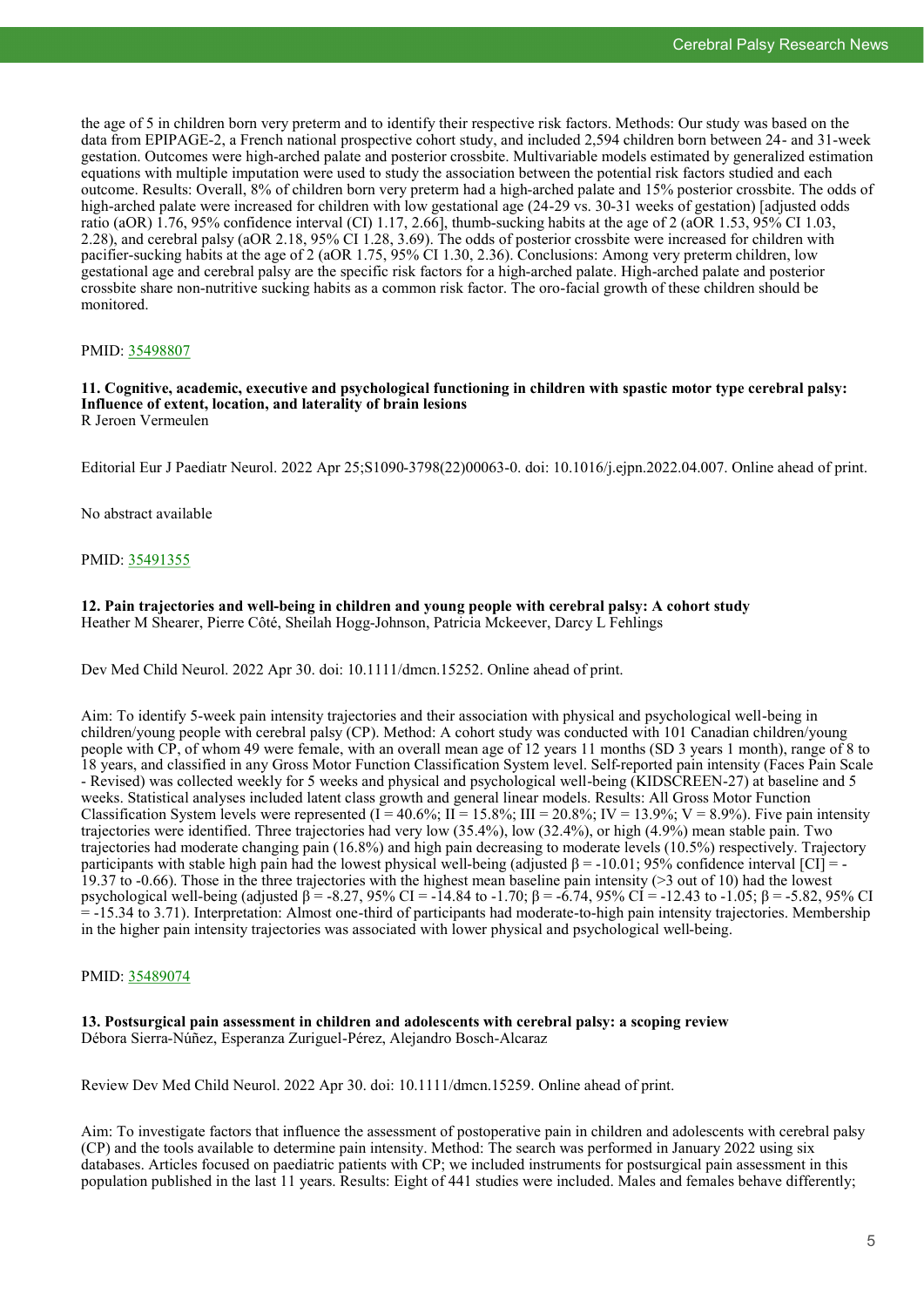their families can be called on to describe their pain responses. Seven instruments for pain assessment were identified: the Non-Communicating Children's Pain Checklist and its Postoperative Version; the Paediatric Pain Profile; the revised Face, Legs, Activity, Cry and Consolability (FLACC) pain scale; the Douleur Enfant San Salvador scale; the Pain Indicator for Communicatively Impaired Children; the University of Wisconsin Children's Hospital Pain Scale; and the Individualized Numeric Rating Scale. Interpretation: The revised FLACC pain scale is suited to postsurgical units because of its ease of use and the fact that parental collaboration is not required. More studies are needed to demonstrate the clinical utility of these scales in postsurgical units and the factors that influence pain assessment.

# PMID: [35490248](http://www.ncbi.nlm.nih.gov/pubmed/35490248)

# **14. A case of transvaginal lithotripsy for a giant vaginal calculus**

Shunsuke Owa, Shigenori Yonemura, Masaki Sakurai, Takahiro Inoue

Case Reports IJU Case Rep. 2022 Feb 21;5(3):157-160. doi: 10.1002/iju5.12421. eCollection 2022 May.

Introduction: Primary vaginal calculi are relatively rare, compared with secondary calculi. Primary calculi are often a result of urogenital sinus abnormalities, neurogenic bladder, or chronic incontinence. Case presentation: Forty-seven years old female with cerebral palsy since infancy had longstanding urinary incontinence. She visited her doctor for a fever and was referred to us with a urinary tract infection. Imaging revealed a large vaginal calculus. It was not possible to remove the calculus vaginally without crushing it, so we performed rigid cystoscopy with lithotripsy, using a pneumatic lithotripsy device. The calculus was completely removed without complications. Conclusion: We were able to remove a large primary vaginal calculus using ultrasonic and pneumatic lithotripsy through a rigid cystoscope. Minimally invasive surgery is a good option for patients with large vaginal calculi.

# PMID: [35509778](http://www.ncbi.nlm.nih.gov/pubmed/35509778)

# **15. Validation of a new Equinometer device for measuring ankle range of motion in patients with cerebral palsy: An observational study**

Axel Horsch, Saskia Kleiber, Maher Ghandour , Matthias Christoph Michael Klotz, Pit Hetto, Stefanos Tsitlakidis, Merkur Alimusaj, Marco Götze

Observational Study Medicine (Baltimore). 2022 Apr 29;101(17):e29230. doi: 10.1097/MD.0000000000029230.

The goniometer is the gold-standard measurement tool of ankle range of motion (ROM). However, several studies have questioned its inter- and intra-rater reliability. Therefore, we conducted this validation study to assess the reliability of a different tool, named Equinometer, as a measurement device of ankle ROM in addition to comparing the reproducibility of their results.Sixteen healthy individuals were included. They underwent both goniometer and Equinometer measurements in knee extension and 90° knee flexion (Silfverskjöld Test). Three raters reported the values of dorsiflexion (DF) and plantarflexion (PF) in each session using both measurement tools. Intra-rater reliability was assessed between 2 raters on another study group of 24 participants. Intraclass correlation coefficients were used to determine the reliability of the used device.The age of study subjects ranged from 22 to 85 years. Fifty percent were males, and the right ankle joint was the most examined side (68.75%). In terms of DF and PF during knee extension and flexion, our analysis revealed that the measurements recorded by the Equinometer were equivalent to the goniometer. Of note, the intra-rater reliability of the Equinometer was excellent for both DF and PF assessment during both knee flexion and extension (Intraclass correlation coefficient ranged from 0.90 to 0.98), with minimal mean differences from goniometer measurements. Subgroup analysis based on age did not reveal any significant differences ( $P > .05$ ). Given the high intra-rater correlations of the Equinometer, we suggest that it is reliable and precise in recording ankle ROM in outpatient clinics, particularly to obtain reproductive, comparable and unbiased data from different observers.

# PMID: [35512083](http://www.ncbi.nlm.nih.gov/pubmed/35512083)

# **16. Predictors of hospitalisation and death due to SARS-CoV-2 infection in Finland: A population-based register study with implications to vaccinations**

Heini Salo, Toni Lehtonen, Kari Auranen, Ulrike Baum, Tuija Leino

Vaccine. 2022 Apr 22;S0264-410X(22)00495-9. doi: 10.1016/j.vaccine.2022.04.055. Online ahead of print.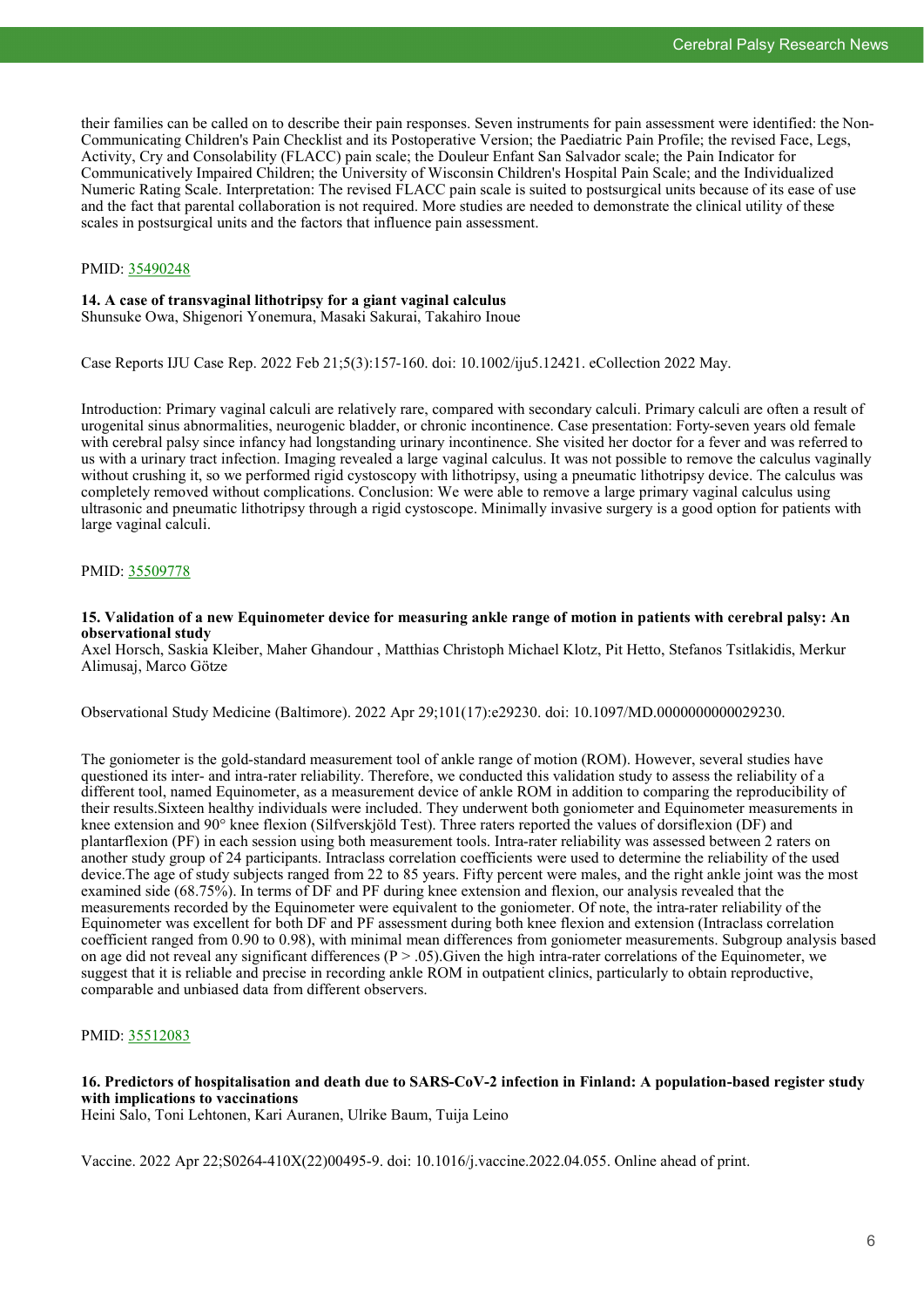Introduction: The aim of this study was to investigate how age and underlying medical conditions affect the risk of severe outcomes following SARS-CoV-2 infection and how they should be weighed while prioritising vaccinations against COVID-19. Methods: This population-based register study includes all SARS-CoV-2 PCR-test-positive cases until 24 Feb 2021, based on the Finnish National Infectious Diseases Register. The cases were linked to other registers to identify presence of predisposing factors and severe outcomes (hospitalisation, intensive care treatment, death). The odds of severe outcomes were compared in those with and without the pre-specified predisposing factors using logistic regression. Furthermore, populationbased rates were compared between those with a given predisposing factor and those without any of the specified predisposing factors using negative binomial regression. Results: Age and various comorbidities were found to be predictors of severe COVID-19. Compared to 60-69-year-olds, the odds ratio (OR) of death was 7.1 for 70-79-year-olds, 26.7 for 80-89-year-olds, and 55.8 for  $\geq$  90-year-olds. Among the 20-69-year-olds, chronic renal disease (OR 9.4), malignant neoplasms (5.8), hematologic malignancy (5.6), chronic pulmonary disease (5.4), and cerebral palsy or other paralytic syndromes (4.6) were strongly associated with COVID-19 mortality; severe disorders of the immune system (8.0), organ or stem cell transplant (7.2), chronic renal disease (6.7), and diseases of myoneural junction and muscle (5.5) were strongly associated with COVID-19 hospitalisation. Type 2 diabetes and asthma, two very common comorbidities, were associated with all three outcomes, with ORs from 2.1 to 4.3. The population-based rate of SARS-CoV-2 infection decreased with age. Taking the 60-69-year-olds as reference, the rate ratio was highest (3.0) for 20-29-year-olds and < 1 for 70-79-year-olds and 80-89-year-olds. Conclusion: Comorbidities predispose for severe COVID-19 among younger ages. In vaccine prioritisation both the risk of infection and the risk of severe outcomes, if infected, should be considered.

# PMID: [35489984](http://www.ncbi.nlm.nih.gov/pubmed/35489984)

# **17. Mental, Neurological, and Somatic Comorbidities and Their Treatment in Persons With Intellectual Disability-an Analysis of Outpatient Billing Data for the Year 2018**

Markus Weih, Sabine Köhler, Norbert Schöll, Mandy Schulz, Ramona Hering

Dtsch Arztebl Int. 2022 Jun 17;(Forthcoming):arztebl.m2022.0193. doi: 10.3238/arztebl.m2022.0193. Online ahead of print.

Background: Persons with intellectual disability (ID) often suffer from significant comorbidities. As data have been lacking until now, the present report is the first one containing outpatient data on the prevalence of ID in Germany, its comorbidities, and outpatient (drug) treatment. Methods: This study is based on the nationwide outpatient billing data and drug prescription data of all SHI-insured adults (SHI, statutory health insurance) (age 18-109) who were seen at least once in an outpatient medical practice in 2018. Patients with at least two F70-F79 diagnoses in two quarters were included in the study group (SG) (n  $=$  324 428). A random sample of patients without ID served as the control/comparison group (CG) (n = 648 856). The odds ratios (SG vs. CG) for comorbidities, prescriptions of selected classes of drugs, and involvement of medical specialties were each analyzed by multivariate logistic regression. Results: The prevalence of ID was 0.55%. ID was found to be associated with a variety of comorbidities. The highest odds ratios [OR] were for infantile cerebral palsy (OR: 121.71; 95% confidence interval: [111.67; 132.67]), autism spectrum disorders (OR: 83.85 [75.54; 93.08]), and developmental disabilities (OR: 61.34 [58.86; 63.94]). The most frequently prescribed drug categories (as classified by the anatomic-therapeutic-chemical (ATC) convention) were psychoactive drugs (antipsychotic, anxiolytic, and hypnotic drugs and sedatives) and antiepileptic drugs (OR: 10.40 [10.27; 10.53] and 9.90 [9.75; 10.05], respectively). Both general practitioners (OR: 2.64 [2.59; 2.69]) and medical specialists were consulted by the SG more frequently than by the CG; the type of specialist most commonly consulted was in the neuropsychiatric field, i.e., a neurologist or psychiatrist (OR: 6.85 [6.77; 6.92]). Conclusion: A diagnosis of ID frequently appears in outpatient billing data. Future analyses should be devoted to the specific care of people with intellectual disability, who constitute an especially multimorbid and vulnerable patient group.

# PMID: [35506265](http://www.ncbi.nlm.nih.gov/pubmed/35506265)

# **18. Identification of a novel homozygous intron 3 splice site (A>T) mutation in the ARG1 gene in cerebral palsy pediatric cases from Odisha, India**

Chinmay Kumar Behera, Amit Ranjan Rup, Sagnika Samal, Biswadeep Das

Mol Biol Rep. 2022 May 3. doi: 10.1007/s11033-022-07499-7. Online ahead of print.

Background: Arginase enzyme is essential for the catalysis of the last step of the urea cycle, resulting in the conversion of Larginine to L-ornithine and urea. Arginase deficiency could lead to hyperarginemia, an autosomal recessive disorder of the urea cycle that could result in developmental manifestations after the first year of life, followed by gradually progressive atonic cerebral palsy, spastic quadriplegia, and mental decline. ARG1 mutations have been reported in hyperarginemia patients of Western countries because they exhibited reduced arginase activity. Hence, it is important to assess ARG1 mutations in cerebral palsy cases with hyperarginemia in different populations. Methods and results: This study involved two unrelated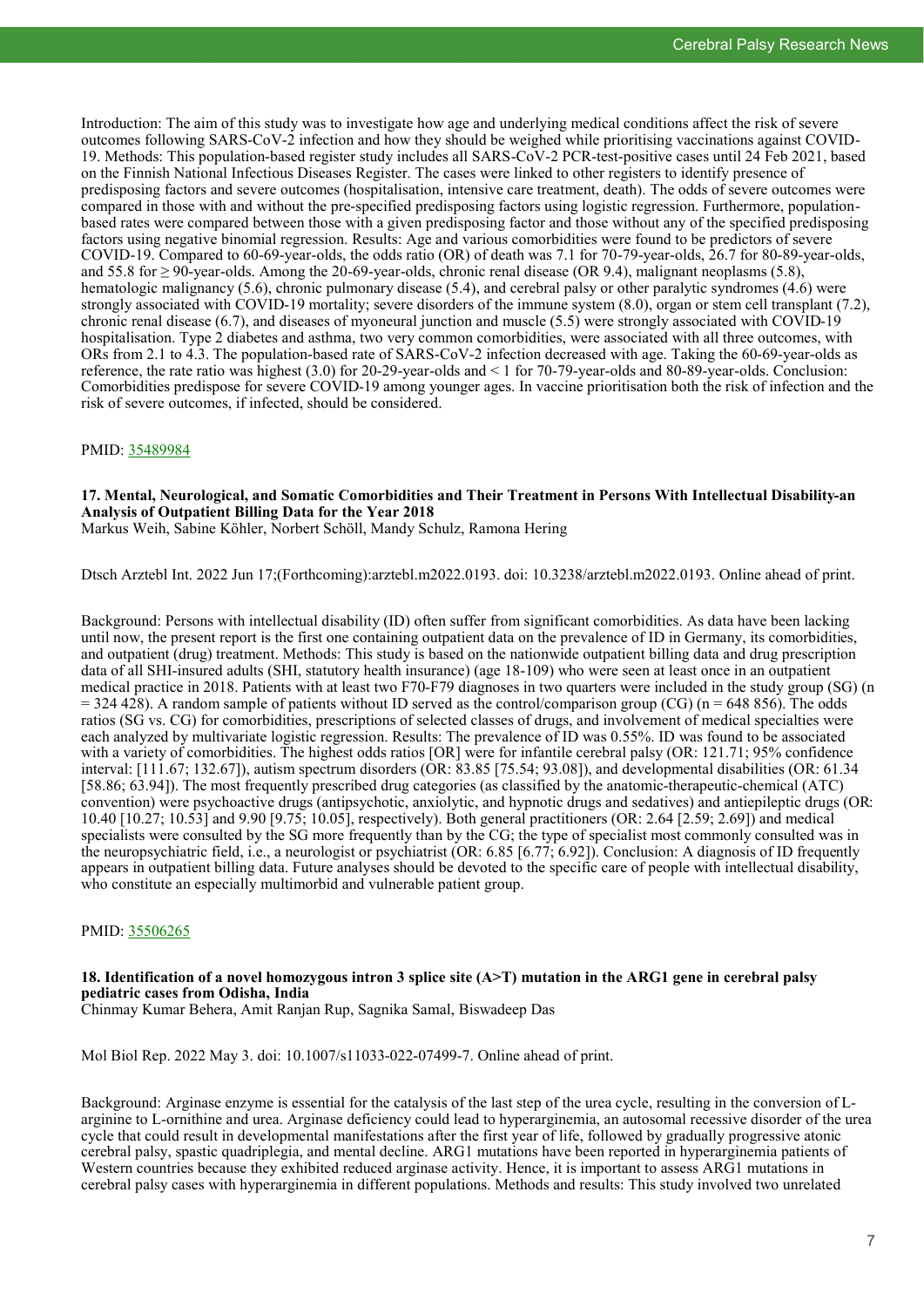pediatric patients from two non-consanguineous East Indian families, exhibiting a range of manifestations, including hypotonia of all limbs, mental retardation, and multiple episodes of seizure. The onset of the disease ranged from 1 to 3 years of age. Hyperammonemia (> 250 micromoles) and serum hyperarginemia (> 350 micromoles) were observed in both the patients. Whole-genome sequencing, followed by Sanger sequencing of both the patients confirmed the presence of a homozygous 3' splice site variation in intron 3 of the ARG1 gene (chr6: g.131902357A>T) that affects the invariant AG acceptor splice site of exon 4 (c.330-2A>T; ENST00000356962.2). Conclusion: The study reported the identification of a novel ARG1 mutation in two different unrelated pediatric cases from Odisha, India associated with hyperarginemia. The pathogenicity of the mutation was robustly supported by the clinical phenotype, complete co-segregation with the disease, and biochemical observations.

# PMID: [35505270](http://www.ncbi.nlm.nih.gov/pubmed/35505270)

# **19. Long-term follow-up of complicated monochorionic twin pregnancies: Focus on neurodevelopment** Patricia J C Knijnenburg, Enrico Lopriore, Femke Slaghekke, Jeanine M M van Klink

Review Best Pract Res Clin Obstet Gynaecol. 2022 Mar 31;S1521-6934(22)00053-0. doi: 10.1016/j.bpobgyn.2022.03.014. Online ahead of print.

Monochorionic twin pregnancies have an increased risk of morbidity and mortality. Due to the advancements in screening and treatment strategies, mortality rates have decreased. Improving survival rates demands a shift in scope toward long-term outcomes. In this review, we focus on neurodevelopmental outcome in survivors from complicated monochorionic twin pregnancies, including twin-twin transfusion syndrome (TTTS), twin anemia-polycythemia sequence (TAPS), acute peripartum TTTS, acute perimortem TTTS, selective fetal growth restriction (sFGR) and monoamnionicity. Our aim is to provide an overview of the current knowledge on the long-term outcome in survivors, including psychomotor development and quality of life, and provide recommendations for future research and follow-up programs.

# PMID: [35491308](http://www.ncbi.nlm.nih.gov/pubmed/35491308)

# **20. Maternal and fetal serum concentrations of magnesium after administration of a 6-g bolus dose of magnesium sulfate (MgSO 4 ) to women with imminent preterm delivery** Andrea Jonsdotter, Eridan Rocha-Ferreira, Henrik Hagberg, Ylva Carlsson

Acta Obstet Gynecol Scand. 2022 May 2. doi: 10.1111/aogs.14372. Online ahead of print.

Introduction: Magnesium sulfate is used world-wide to treat pregnant women at imminent risk of preterm delivery in order to protect the brain of the premature infant. Previous research has shown that magnesium sulfate decreases the risk of cerebral palsy by ~30% in infants born preterm. Despite this, the dosage required for optimal neuroprotection remains unknown. We aimed to investigate whether 6 g magnesium sulfate given as a single bolus dose was tolerable for the women and infants and whether the desired target concentration in the mother's blood was reached and non-toxic level in the infant could be ensured. Material and methods: In total, 49 women who were at risk of delivery prior to 32 weeks of gestation were recruited. They received a bolus dose of 6 g magnesium sulfate intravenously between 1 and 24 h prior to giving birth and were closely monitored during and after infusion. Blood samples from the patients were analyzed at different time-points (20-30 min after start of infusion, 1, 2, 6 and 24 h) post-administration. Blood samples from the umbilical cord were also taken directly after birth to assess the concentration of magnesium in the infant. Results: None of the women who received magnesium sulfate reached serum magnesium concentrations >3.3 mmol/L. In all, 72% of the women showed serum magnesium levels within the therapeutic interval (2.0-3.5 mmol/L) and no adverse events were observed during the infusion. The serum magnesium levels in the mothers declined to pre-bolus-levels within 24 h after delivery. Serum magnesium levels in the umbilical cord samples ranged from 0.87 to 1.4 mmol/L, which means that all but two were within the normal expected range for a newborn premature infant. Conclusions: A bolus dose of 6 g magnesium sulfate was well tolerated and without any serious side effects in either mother or infant. Most of our women reached the targeted concentration range of serum magnesium levels after infusion was completed. Their infants had magnesium levels within acceptable levels, regardless of gestational week or mother's body mass index.

# PMID: [35501953](http://www.ncbi.nlm.nih.gov/pubmed/35501953)

# **21. Acute Lymphoblastic Leukemia in Combined Methylmalonic Acidemia and Homocysteinemia (cblC Type): A Case Report and Literature Review**

Jun Zhu, Shuisen Wan, Xueqi Zhao, Binlu Zhu, Yuan Lv, Hongkun Jiang